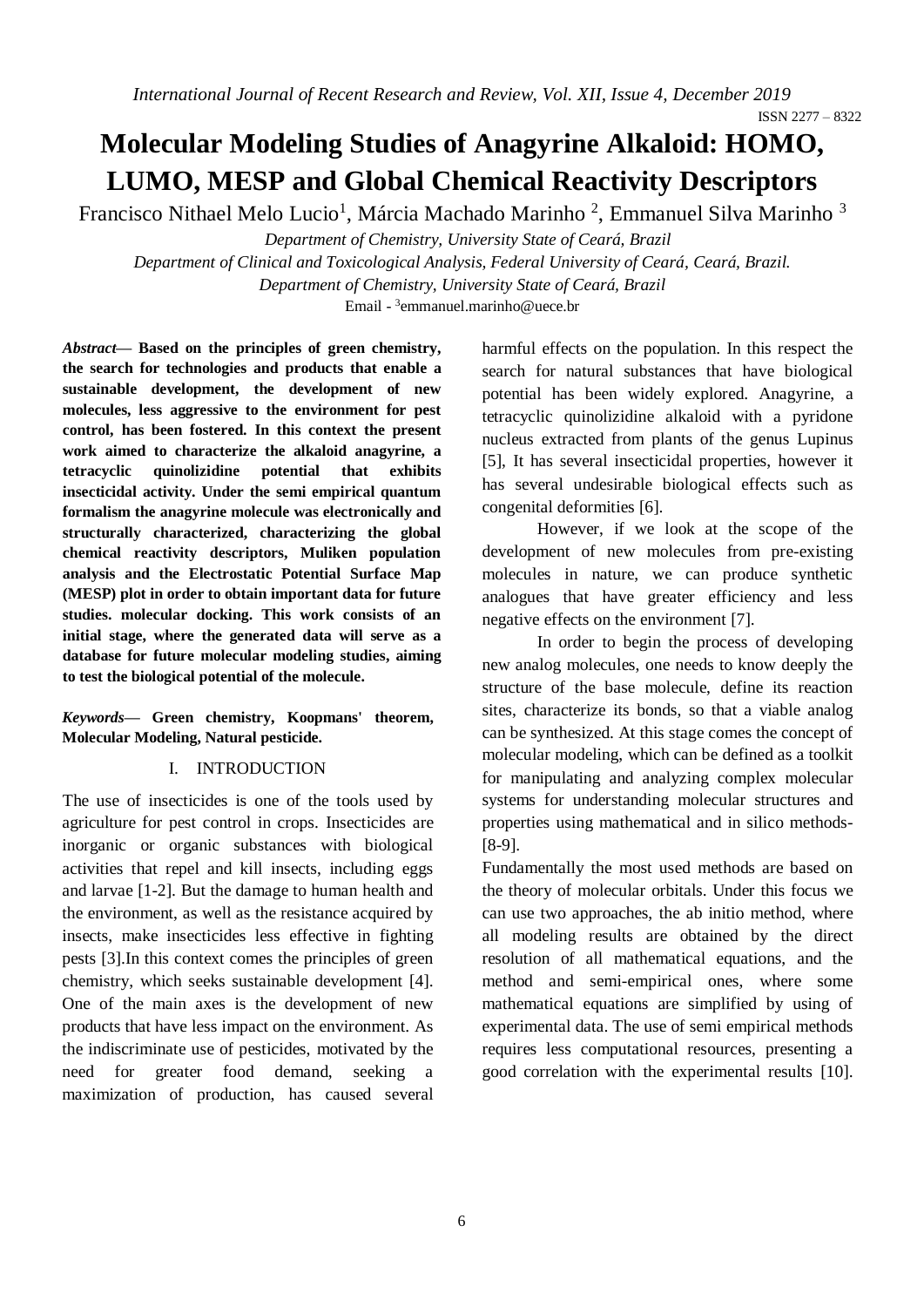In this context, present work has the objective to study the structural and electronic properties of Anagyrine, using a semi empirical quantitative method (Parametric Method 3) characterizing the global chemical reactivity descriptors, Muliken population analysis and the Electrostatic Potential Surface Map plotting (MESP) in order to obtain important data for future molecular docking studies.

### II. METHODOLOGY

## *Computational details*

All the computations were performed on computer with 2 x Xeon 2.66 Ghz - Quad Core intel®. For visualization of results and rendering of maps and isosusfaces was used personal computer with Intel® Core TM i7-4510U processor, 16GB RAM, 2GB AMD Radeon® video card and Microsoft Windows 8.1® as operating system. To perform the quantitative calculations, the code ArgusLab® [11-14], which has a free license for academic use, was used.

For diagramming and data processing, we used the microsoft Microsoft® Office 365® package.

#### *Geometrical optimization*

To develop this work, the ChemSpider online repository was first used (http://www.chemspider.com/) to obtain the 2D coordinates of the molecules, Anagyrine, Cytisine Quinolizidine (Fig. 1), which were deposited by the ChemSpider ID codes. 9828,9818,106363 respectively. the Pubchem repository (https://pubchem.ncbi.nlm.nih.gov/) was used to obtain Chemical and Physical Properties.

Then, the methodology proposed by Araujo and collaborators [15] was used the semi empirical quantum method of Parametric Method 3 (PM3) [16- 17], configured for Hartree-Fock SCF to perform 200 interactions, with convergence of 10-10 kcal / mol closed shell. The geometric search had as parameters the convergence gradient of 10 -1 kcal / mol / Ang, with 100 maximum steps taken with line search BFGS [18-19].

# *Frontier Orbitails, MESP and global reactivity molecular descriptors*

Using the data generated from the optimization was performed the analysis of structural properties data, plot of boundary orbitals, population analysis of mulliken and electrostatic potential map (MESP) [20- 21]. Frontal orbital energy values were used to calculate the global reactivity molecular descriptors (Koopmans' theorem) (Table I).

| Table I                                         |
|-------------------------------------------------|
| Global chemical reactivity descriptors based on |
| Koopmans' theorem                               |

| GAP                         | $ \epsilon_{HOMO} $ - $ \epsilon_{LUMO} $ |
|-----------------------------|-------------------------------------------|
| Eléctron affinity (A)       | $ \epsilon$ limo                          |
| Eletronegativity $(\gamma)$ | $(I+A)/2$                                 |
| Vertical                    | $ E$ HOMO                                 |
| Ionizationpotential         |                                           |
| (I)                         |                                           |
| Chemicalhardness            | $(I-A)/2$                                 |
| (n)                         |                                           |
| Chemicalsoftness (S)        | $1/2 \eta$                                |
| Eletronic                   | $-(I+A)/2$                                |
| chemical potential $(\mu)$  |                                           |
| Electrophilicity            | $\mu^2/2\eta$                             |
| index $(\Omega)$            |                                           |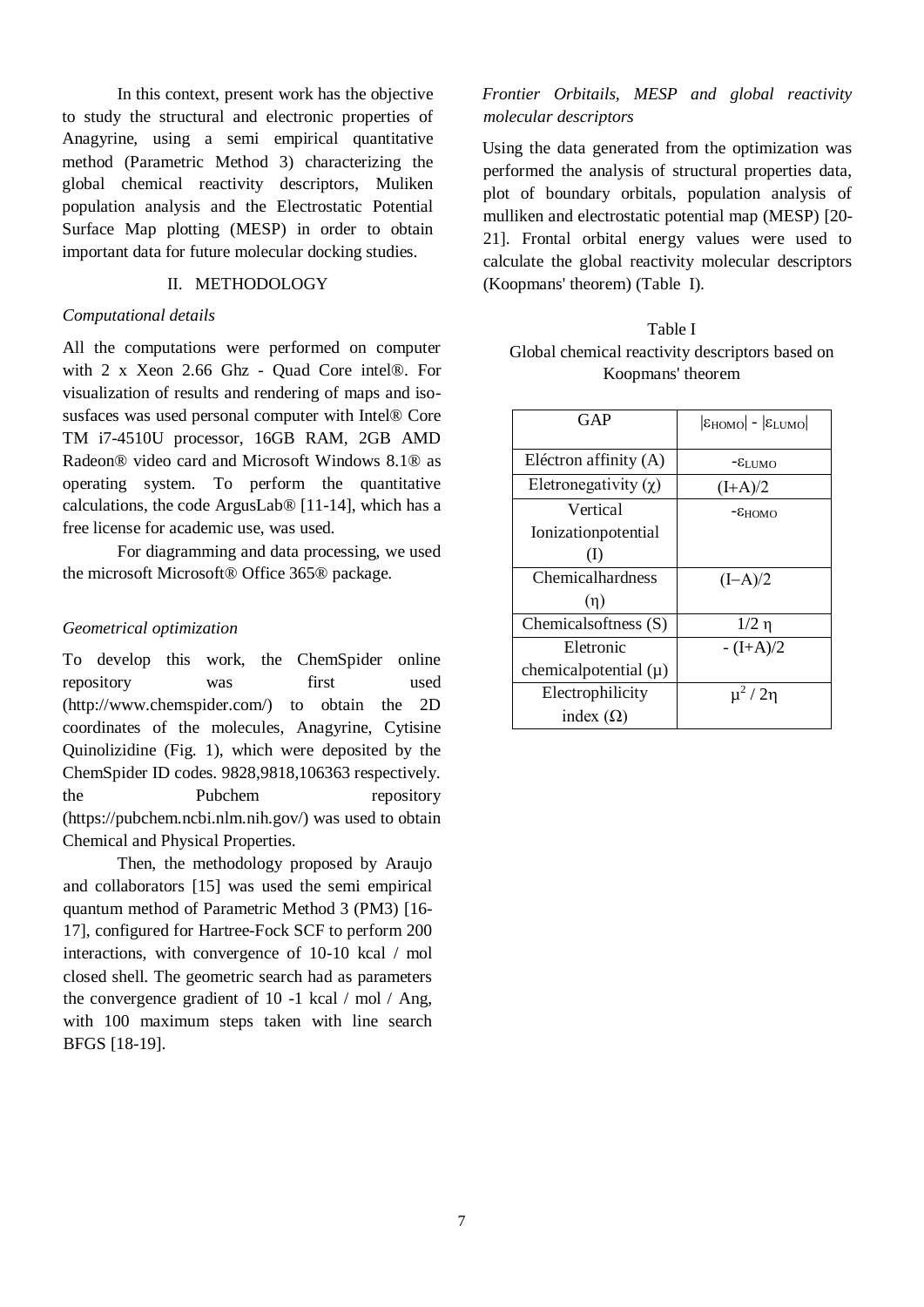Computational chemistry is developed by techniques, through in silico methods, to investigate molecular properties and simulation of possible molecular behaviors of complex systems using mathematical methods.

Anagyrine, a heterocyclic compound (Figure 1), belonging to the alkaloid family was isolated for the first time and can be synthesized from Anagyrisfoetida, and also found in species of Lupinus plants.[5](Figure 2), can be identified by the names of 11,12,13,14-Tetradehydrospartein-15-on

(German/ACD/IUPAC Name),11,12,13,14- Tetradehydrospartein-15-one (ACD/IUPAC Name),11,12,13,14-Tétradéhydrospartéin-15-one (French/ACD/IUPAC Name),7,14-Methano-2H,11H-

dipyrido[1,2-a:1',2'-e][1,5]diazocin-11-one, 1,3,4,6,7,13,14,14a-octahydro,(14aR)- (ACD/Index

Name), (10R)-7,15diazatetracyclo[7.7.1.0<2,7>.0<10,15>]heptadeca-2,4 dien-6-one,7,7a,8,9,10,11,13,14-Octahydro-7,14 memethano-4H,6H-dipyrido(1,2-

a:1',2'e)(1,5)diazocin-4-one, with codes 1214624-19-7 (RN),5-24-03-00410 (Beilstein), and usual names Monolupine and Rhombinine.Features Density of 1.2  $\pm$  0.1 g / cm3, Boiling Point 455.6  $\pm$  34.0 ° C at 760 mmHg, Vapor Pressure0.0  $\pm$  1.1 mmHg at 25  $\degree$  C, Enthalpy of Vaporization 71.5  $\pm$  3.0 kJ / mol, Flash Point 216.3  $\pm$  18.0 ° C, Index of Refraction 1.628, Molar Refractivity 70.7  $\pm$  0.4 cm3, Polar Surface, Area 24 Å2, Polarizability  $28.0 \pm 0.5$  10-24cm3, Surface Tension  $52.4 \pm 5.0$  dyne / cm, Molar Volume  $199.3 \pm 5.0$  cm3.

Noting the dimensional structure of Anagirine, can identify the presence of 18 atoms, Stereocenter two Hydrogen Bond Acceptor Count (Table II) with a structure having a skeleton derived from a unit with a Quinolizidine Cytisine (fig.1).



Fig. 1. Two-dimensional structure of Anagyrine (A) Cytisine (B) Quinolizidine (C). source:ChemSpider repository[\(http://www.chemspider.com/\)](http://www.chemspider.com/).



Fig. 2. Synthesis rout of anagyrine proposed by Gray and Gallagher (2006).

Table II Chemical and Physical Properties of Anagyrine

| PropertyName                    | PropertyValue    |
|---------------------------------|------------------|
| Molecular Weight                | $244.33$ g/mol   |
| XLogP3-AA                       | 1.6              |
| <b>Hydrogen Bond DonorCount</b> | 0                |
| Hydrogen Bond AcceptorCount     | 2                |
| Rotatable Bond Count            | $\left( \right)$ |
| Exact Mass                      | 244.157563       |
|                                 | g/mol            |
| Monoisotopic Mass               | 244.157563       |
|                                 | g/mol            |
| Topological Polar Surface Area  | 23.6             |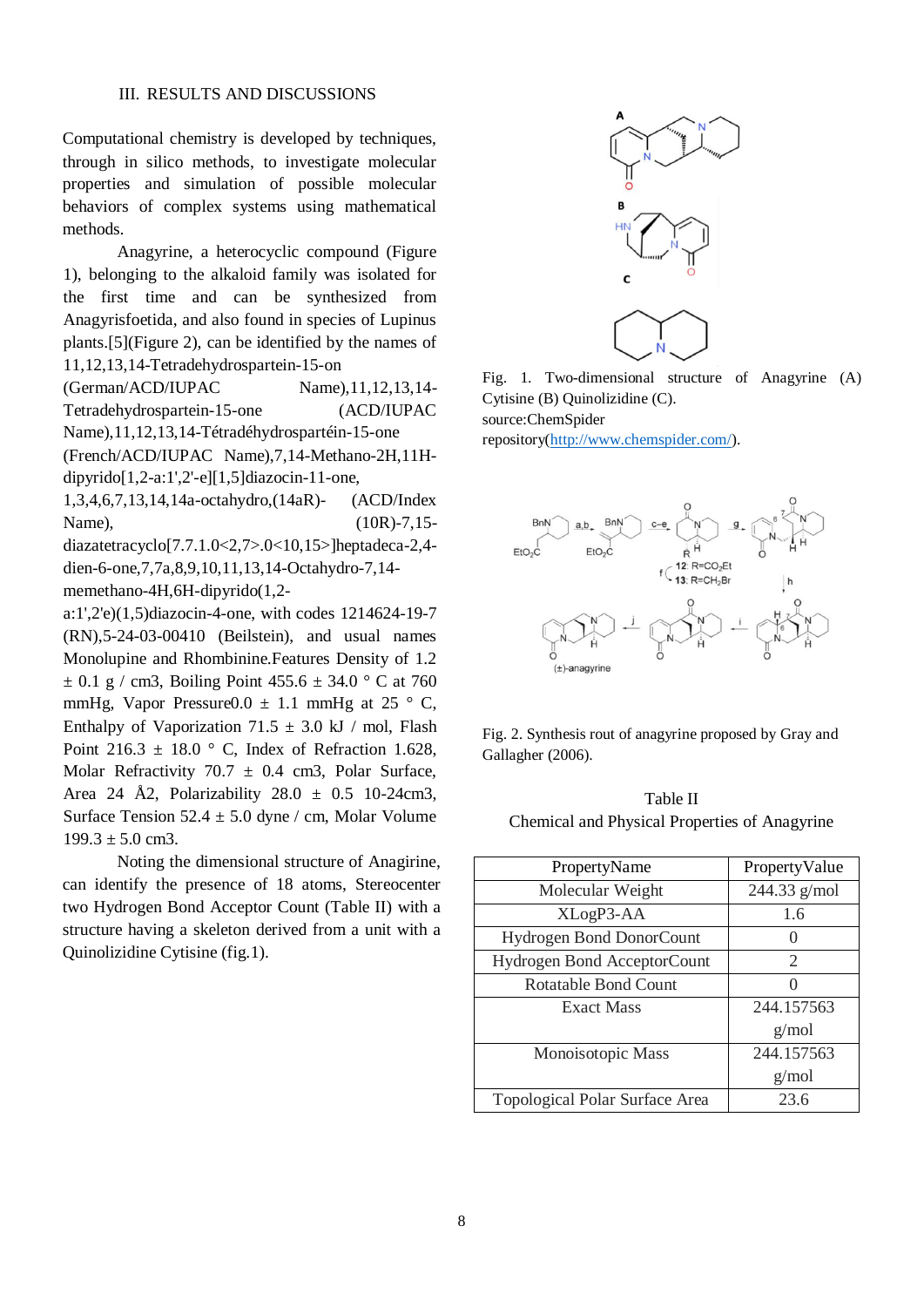| Heavy AtomCount                | 18       |
|--------------------------------|----------|
| <b>Formal Charge</b>           |          |
| Complexity                     | 440      |
| <b>IsotopeAtomCount</b>        |          |
| DefinedAtomStereocenterCount   | 1        |
| UndefinedAtomStereocenterCount | 2        |
| Defined Bond StereocenterCount | Ω        |
| <b>Undefined Bond</b>          | $\Omega$ |
| StereocenterCount              |          |
| Covalently-Bonded Unit Count   |          |
| CompoundIsCanonicalized        | Yes      |

source: Pubchem repository

(https://pubchem.ncbi.nlm.nih.gov/)

Molecular structures refer to the connectivity of atoms, where there will be bond lengths in addition to bond and twist angles. The importance for the study of structural characterization in molecules with possible biological activities is to provide all the necessary parameters for the electronic study, since from the structural-electronic study will be possible the complete characterization of indicators of molecular reactivity [22-23]. Geometric optimization seeks, through theoretical calculation methods, to find regions for each atom with minimal potential energies [24].

Basically, experimental data and previous solutions of some equations are used, that is, the more complex integrals that take a long time to calculate are simplified and others have their resolution replaced by empirical data. In semi-empirical formalism, To analyze only valence electrons are considered explicitly, only a minimal set of base functions is used to accommodate them, ie only s and p functions are used in an exponential base function set STO. To calculate the effect of the electrons of the inner layers, a calculation using the nuclear charge (shielding) or by introducing functions that take into account the repulsion of the nucleus and core electrons in combination is performed [25-27].

Using the PM3 method formalism, it was possible to optimize the structure of the Anagyrine alkaloid, obtaining the 3D correlates, where all atoms occupy regions with lower potential energies, presenting their thermodynamically more stable structure obtaining the potential energy level. - 2704.2825 eV, formation heat -25.9770 kcal / mol and dipolar moment 3.38309 D. With all atoms in place, the atomic characteristics of angle bonds can be determined (Fig. 3).



Fig 3. Optimized structure of Anagyrine alkaloid

Anagyrine, in its ground state, presents charge neutrality, however it is possible to perceive, through the obtained data (Table III), the presence of atomic partial charges from electrons that are closer or far from the bond atoms, these data can be explained by the electronegaitvade difference. Carbon atoms ranged from -0.055 to 0.251, nitrogen atoms ranging from - 0.312 to -0.298 and hydrogen atoms ranging from 0.027 to 0.028. Regarding the bonds (Table 4) we can highlight the predominant covalent character, where the bonds (C6 - C7), (C7 - C8), (C7 - C11), (C8 - C9), (C9 - C10), (C10 - C2), (N2 - C12), (C11 - C15), (C12 - C13), (C13 - C14) and (C14 - C15) because they have rotations and the  $(C1 - C2)$ ,  $(C3 - O)$  connections and  $(C5 - C5)$  for having  $\pi$  links. Regarding the bonding and twisting angles, we can highlight the largest and smallest angles between the bonds, with the bonds  $(C2 - C3 - O)$  and  $(H7 - C8 - H8)$  angled at 125.3768 ° and 105.8355 ° respectively. The largest and smallest torsion angles stand out (C5 - C1 - C2 - H2) and (H8 - C8 - C9 - C4), as they have angles of 179.5808 ° and -179.9161 °, respectively.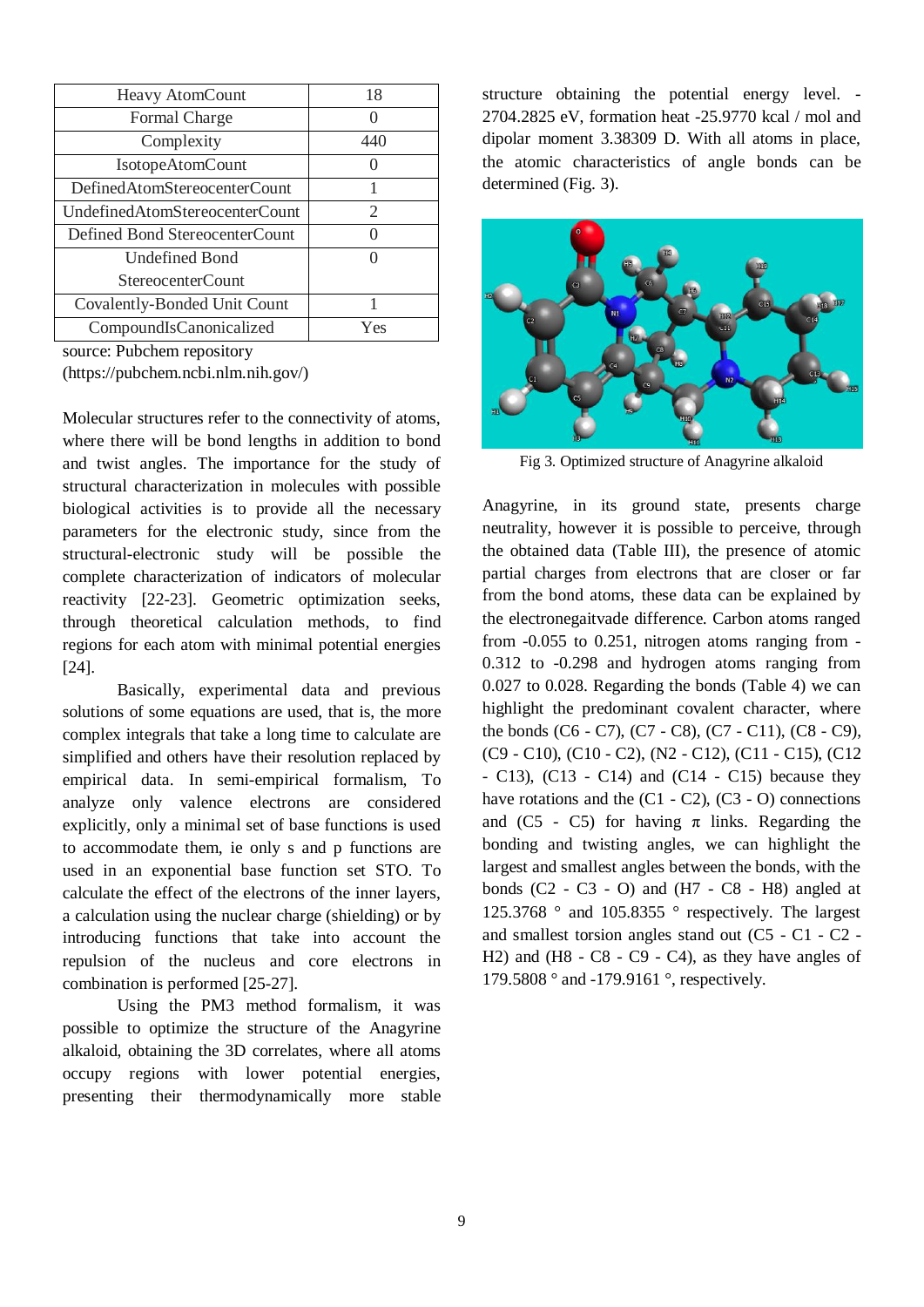Table III Atomic Properties of Anagyrine Alkaloid

| Atom                              | <b>Type</b>                        | Valence                  | <b>Partial</b> |
|-----------------------------------|------------------------------------|--------------------------|----------------|
|                                   |                                    |                          | <b>Charge</b>  |
| C1                                | Car                                | 3                        | $-0.055$       |
| C <sub>2</sub>                    | Car                                | 3                        | 0.003          |
| C <sub>3</sub>                    | Car                                | $\overline{3}$           | 0.251          |
| N <sub>4</sub>                    | Nar                                | 3                        | $-0.312$       |
| $\overline{\text{C5}}$            | Car                                | $\overline{3}$           | 0.026          |
| $\overline{\overline{\text{C6}}}$ | $\overline{C}$ ar                  | $\overline{3}$           | $-0.42$        |
| O7                                | O <sub>2</sub>                     | $\overline{1}$           | $-0.268$       |
| C8                                | C <sub>3</sub>                     | $\overline{4}$           | 0.031          |
| C <sub>9</sub>                    | C <sub>3</sub>                     | $\overline{4}$           | $-0,007$       |
| C10                               | $\overline{C}$                     | $\overline{\mathbf{4}}$  | $-0.038$       |
| C11                               | C <sub>3</sub>                     | 4                        | 0.013          |
| C12                               | C <sub>3</sub>                     | $\overline{4}$           | 0,007          |
| N13                               | N3                                 | 3                        | $-0.298$       |
| $C1\overline{4}$                  | C <sub>3</sub>                     | $\overline{4}$           | 0.015          |
| C15                               | C <sub>3</sub>                     | 4                        | $-0.001$       |
| $\overline{C16}$                  | $\overline{C}$                     | $\overline{\mathbf{4}}$  | $-0.040$       |
| C17                               | C <sub>3</sub>                     | $\overline{\mathcal{L}}$ | $-0.050$       |
| $\overline{C18}$                  | $\overline{C}$                     | $\overline{4}$           | $-0.037$       |
| H19                               | $\boldsymbol{H}$                   | $\mathbf{1}$             | 0.062          |
| H <sub>20</sub>                   | $\overline{H}$                     | $\mathbf{1}$             | 0.067          |
| H21                               | $\mathbf H$                        | $\mathbf{1}$             | 0.063          |
| H <sub>22</sub>                   | $\overline{\overline{\mathbf{H}}}$ | $\mathbf{1}$             | 0.050          |
| H <sub>23</sub>                   | $\boldsymbol{H}$                   | $\mathbf 1$              | 0.050          |
| H <sub>24</sub>                   | $\overline{\mathrm{H}}$            | $\mathbf{1}$             | 0.033          |
| H25                               | H                                  | $\mathbf 1$              | 0.028          |
| H <sub>26</sub>                   | $\overline{\mathrm{H}}$            | $\mathbf{1}$             | 0.028          |
| H <sub>27</sub>                   | H                                  | $\mathbf{1}$             | 0.038          |
| H <sub>28</sub>                   | $\overline{\mathrm{H}}$            | $\mathbf{1}$             | 0.043          |
| H <sub>29</sub>                   | H                                  | $\mathbf{1}$             | 0.043          |
| H <sub>30</sub>                   | $\overline{\mathrm{H}}$            | $\mathbf{1}$             | 0.047          |
| H31                               | H                                  | $\mathbf{1}$             | 0.043          |
| $H\overline{32}$                  | $\overline{\mathrm{H}}$            | $\mathbf{1}$             | 0.043          |
| H33                               | H                                  | $\mathbf 1$              | 0.028          |
| H34                               | $\overline{\mathrm{H}}$            | $\mathbf{1}$             | 0.028          |
| H35                               | H                                  | $\mathbf{1}$             | 0.027          |
| H <sub>36</sub>                   | $\overline{\mathrm{H}}$            | $\mathbf{1}$             | 0.027          |
| H37                               | $\mathbf H$                        | $\mathbf 1$              | 0.028          |
| H38                               | $\overline{\mathrm{H}}$            | $\mathbf{1}$             | 0.028          |

Table IV Properties of Anagyrine Alkaloid Bonds

|                        |                             | Order          |                   |                 |  |
|------------------------|-----------------------------|----------------|-------------------|-----------------|--|
| <b>InitialAtom</b>     | <b>Final</b><br><b>Atom</b> | of             | <b>Rotability</b> | Length          |  |
|                        |                             | <b>Bond</b>    |                   | $\mathring{A})$ |  |
| H2                     | C <sub>2</sub>              | $\mathbf{1}$   | NO                | $\overline{2}$  |  |
| C <sub>2</sub>         | C <sub>3</sub>              | $\mathbf{1}$   | NO                | 1.45892         |  |
| C <sub>2</sub>         | C1                          | $\overline{c}$ | NO                | 1.35322         |  |
| $\overline{O}$         | C <sub>3</sub>              | $\overline{2}$ | NO                | 1.22805         |  |
| H19                    | C1                          | $\mathbf{1}$   | NO                | 1.09545         |  |
| C <sub>3</sub>         | N1                          | $\mathbf{1}$   | NO                | 1.44296         |  |
| C1                     | C <sub>5</sub>              | $\mathbf{1}$   | NO                | 1.42496         |  |
| H18                    | C14                         | $\mathbf{1}$   | NO                | 1.10828         |  |
| H14                    | C12                         | $\mathbf{1}$   | NO                | 1.11234         |  |
| H12                    | C11                         | $\mathbf{1}$   | NO                | 1.12294         |  |
| H <sub>4</sub>         | C <sub>6</sub>              | $\mathbf{1}$   | NO                | 1.11111         |  |
| N1                     | C <sub>6</sub>              | $\mathbf{1}$   | NO                | 1.49564         |  |
| N1                     | C <sub>4</sub>              | $\mathbf{1}$   | NO                | 1.40742         |  |
| H10                    | C10                         | $\mathbf{1}$   | NO                | 1.11205         |  |
| H15                    | C13                         | $\mathbf{1}$   | NO                | 1.10688         |  |
| $\overline{\text{C5}}$ | H <sub>3</sub>              | $\mathbf 1$    | NO                | 1.09531         |  |
| C <sub>5</sub>         | C <sub>4</sub>              | $\overline{2}$ | NO                | 1.36924         |  |
| $\overline{C14}$       | H17                         | $\mathbf{1}$   | NO                | 1.10657         |  |
| C14                    | C13                         | $\mathbf{1}$   | <b>YES</b>        | 1.52243         |  |
| C14                    | C15                         | $\mathbf{1}$   | <b>YES</b>        | 1.52277         |  |
| C12                    | C13                         | $\mathbf{1}$   | <b>YES</b>        | 1.5267          |  |
| $\overline{C12}$       | H13                         | $\mathbf{1}$   | NO                | 1.10744         |  |
| C12                    | N2                          | $\mathbf{1}$   | <b>YES</b>        | 1.49515         |  |
| C <sub>6</sub>         | H <sub>5</sub>              | $\mathbf{1}$   | NO                | 1.11034         |  |
| C6                     | C7                          | $\mathbf{1}$   | <b>YES</b>        | 1.53311         |  |
| $\overline{C4}$        | C <sub>9</sub>              | $\mathbf{1}$   | N <sub>O</sub>    | 1.51218         |  |
| H19                    | C15                         | $\mathbf{1}$   | NO                | 1.10769         |  |
| C13                    | H16                         | $\mathbf{1}$   | NO                | 1.10791         |  |
| C11                    | C15                         | 1              | <b>YES</b>        | 1.53776         |  |
| C11                    | N2                          | $\mathbf{1}$   | <b>YES</b>        | 1.50459         |  |
| C11                    | C7                          | 1              | <b>YES</b>        | 1.55389         |  |
| C15                    | H <sub>20</sub>             | $\mathbf{1}$   | N <sub>O</sub>    | 1.10847         |  |
| C10                    | N2                          | 1              | <b>YES</b>        | 1.49306         |  |
| C10                    | H11                         | $\mathbf{1}$   | NO                | 1.1076          |  |
| C10                    | C9                          | 1              | <b>YES</b>        | 1.54398         |  |
| C7                     | H <sub>6</sub>              | $\mathbf{1}$   | NO                | 1.11748         |  |
| C7                     | C8                          | $\mathbf{1}$   | <b>YES</b>        | 1.52528         |  |
| C9                     | H <sub>9</sub>              | $\mathbf{1}$   | N <sub>O</sub>    | 1.1168          |  |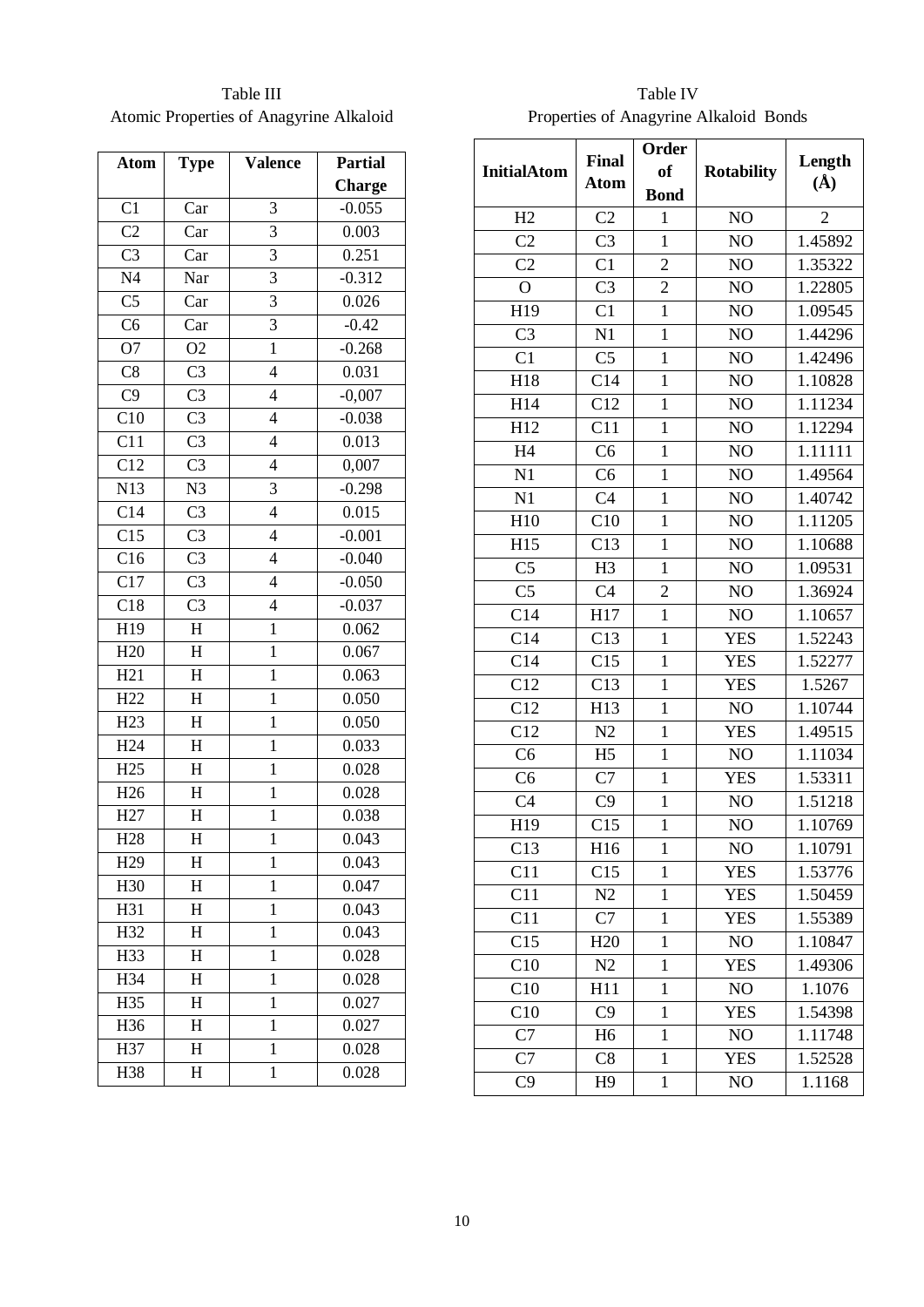| C9 | C8 | <b>YES</b> | 1.52477 |
|----|----|------------|---------|
| C8 | Η7 | NO         | .10771  |
| Σ8 | H8 | NO         | 10711   |

The frontier orbitals are essential parameters in the study of chemical reactivity, since through these parameters it is possible to predict and design directed tests of possible biological activities. The highest occupied energy molecular orbital (HOMO) is related to the ionization potential, where it determines the region that has the highest electron density indicating the electron-donor character [28]. The lowest unoccupied molecular energy orbital (LUMO) is related to electron affinity showing the lowest electron density resulting in the electron-receptor character of the molecule. Thus, the higher the energy of HOMO, the greater the electron-donor character and the higher the LUMO, the greater the electron-receptor character [29][23][30].

Given the energy of orbiatia, the difference between the value of HOMO and LUMO results in the GAP, which is the amount of energy the electron needs to make the transition, in other words, the difference between the ionization potential and the Electron affinity will indicate how much energy is required for the molecule to react. In this sense, the higher the GAP, the greater the chemical stability and the smaller the GAP the more reactive the molecule [31].

Anagyrine HOMO has contribution from the atoms of C6, C5, C2, C3, N4 and O7 presenting symmetry in the positive and negative phases and presented an energy value of -8.66383 eV. LUMO had the contribution of atoms of C3, C2, C5, C4, N1 and O also presenting symmetry in the positive and negative phases and energy value equal to -0.30936 eV. When plotting the isosurfaces of the Anagyrine, Cytisine, and Quinolizidine boundary orbitals (Fig. 4), we can see that Anagyrine had the energy of GAP (8.35447) lower than Cytisine (8.35463) and Quinolizidine (11.56233), which indicates that Anagyrine It has a more reactive character than the others.



Fig.4. Isosurface and GAP of Anagyrine, Cytisine and Quinolizidine molecules.

Frontier orbitals describe chemical properties that indicate the types of interactions between a linker molecule and biological receptors, ie, these orbitals provide molecular descriptors that show properties linked directly to the molecular reactivity of compounds [31]. Using Koopmans' theorem HOMO-LUMO interactions result in global chemical reactivity descriptors that act as mediators between stability and reactivity. These descriptors include electronic affinity (A), vertical ionization potential (I), electronegativity  $(\gamma)$ , chemical hardness  $(\eta)$ , chemical softness (S), electronic chemical potential (μ) and electrophilicity index (ω) [32-33].

The ionization potential of reactive compounds represents the intensity of the force with which an electron is bound to an atom. When the value of the force intensity is considered low in the ligand-receptor interaction, it can indicate possible charge transfer mechanisms and also show that the ionic form of the substance has biological activity [34-35].

The electronegativity of a molecule represents the ability to attract electrons from another molecular when interacting, directly influencing the dipole moment of a molecule and altering molecular properties such as the acidity and basicity of different molecules [36-37]. Chemical hardness refers to how resistant the molecule will be to deformation and chemical softness represents the ease of the molecule to deform, which implies that the lower the hardness or the greater the chemical softness, the lower the GAP energy [28].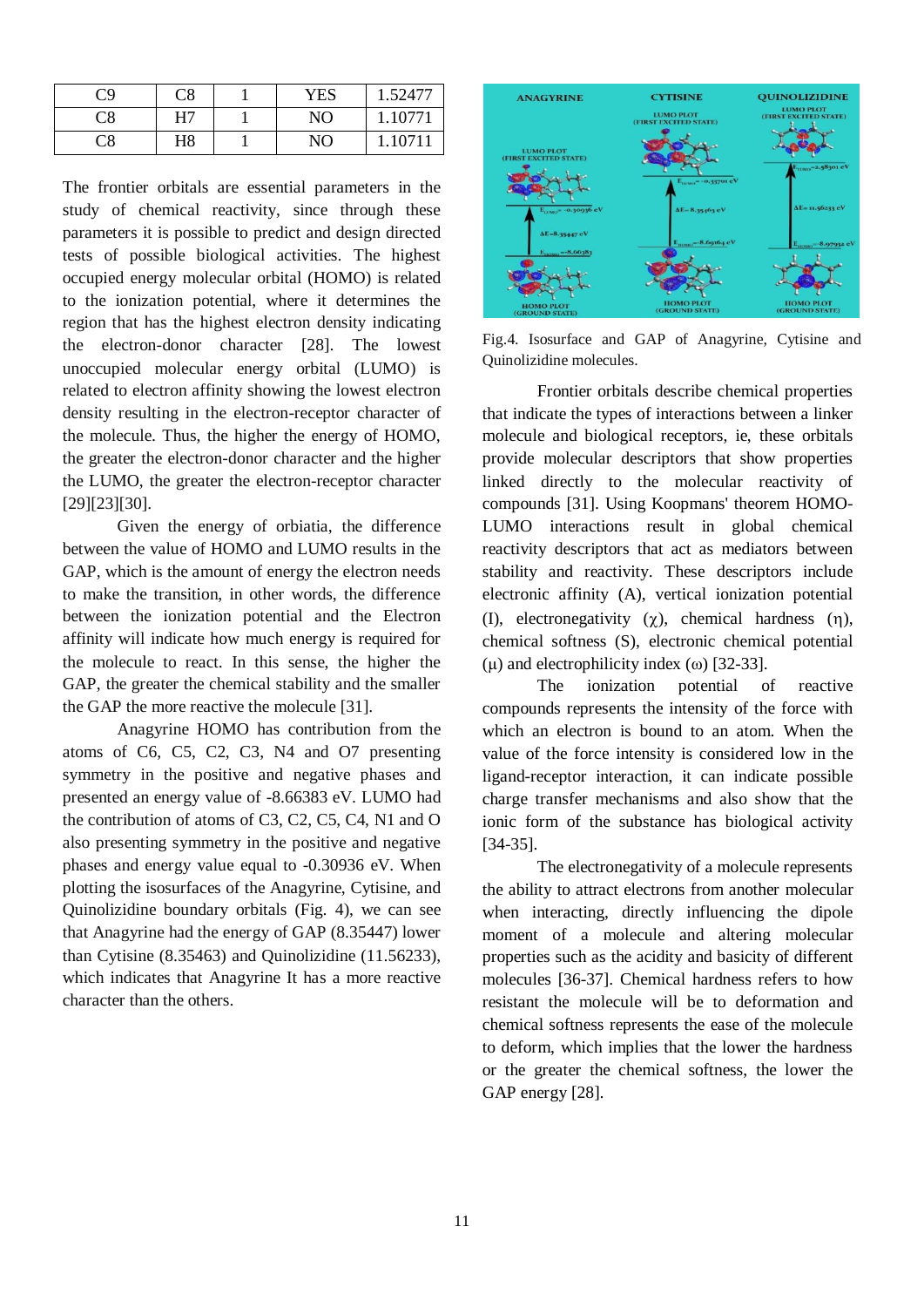By characterizing all global descriptors of chemical reactivity (Table V), it is clear that Anagyrine had a median affinity value (0.30936 eV) compared to the others, ie, it has an average energy expenditure for one electron. be added to your LUMO orbital. Regarding the ionization potential, the Anagyrine (8.66383) is lower than the others, making it more likely to lose one electron than the others. Regarding electronegativity, Anagyrine presented lower value (4,48659 eV) indicating having greater difficulty in attracting electrons than the other molecules, besides indicating less chemical hardness.

## Table V

Molecular descriptors of Anagyrine, Cytisine and Quinolizidine molecules

| <b>Descriptors</b> | <b>Anagyrine</b> | <b>Cytisine</b> | Quinolizidine |
|--------------------|------------------|-----------------|---------------|
| Homo               | -8.66383         | $-8.69164$      | -8.97932      |
| Lumo               | $-0.30936$       | $-0.33701$      | 2.58301       |
| Gap                | 8.35447          | 8.35463         | 11.56233      |
| Eléctron           | 0.30936          | 0.33701         | $-2.58301$    |
| Affinit (A)        |                  |                 |               |
| Vertical           | 8.66383          | 8.69164         | 8.97932       |
| Ionization         |                  |                 |               |
| Potential (I)      |                  |                 |               |
| Eletronegativity   | 4.48659          | 4.51432         | 6.39631       |
| $(\chi)$           |                  |                 |               |
| Chemical           | 4.17723          | 4.17731         | 5.78116       |
| Hardness $(\eta)$  |                  |                 |               |
| Chemical           | 0.11696          | 0.11969         | 0.08648       |
| Softness(S)        |                  |                 |               |
| Eletronic          | $-4.48659$       | $-4.51432$      | $-6.39631$    |
| chemicalpotential  |                  |                 |               |
| $(\mu)$            |                  |                 |               |
| Electrophilicity   | 2.40943          | 2.43926         | 3.53845       |
| index $(\omega)$   |                  |                 |               |

Atomic charges are important for the correlational study between molecular structure and biology activity. Mulliken atomic charges or Mulliken Population Analysis divides, disregarding electronegativity, the charge density between two atoms uniformly [38]. The generated data (Table VI) show the Mulliken atomic charges of Anagyrine, where it can be seen that there were variations of charges of atoms of the same element, with carbon

atoms ranging from -0.3376 to 0.3043, hydrogen atoms ranging from 0.0998 at 0.2297 and nitrogen atoms ranging from 0.0750 to -0.0936.

Table VI Mulliken PopulationAnalysis

| Atom             | <b>Charge</b> | Atom            | <b>Charge</b> |
|------------------|---------------|-----------------|---------------|
| C <sub>1</sub>   | $-0.0850$     | H2              | 0.2297        |
| C <sub>2</sub>   | $-0.3376$     | H <sub>3</sub>  | 0.2157        |
| C <sub>3</sub>   | 0.3043        | H <sub>4</sub>  | 0.1632        |
| N1               | 0.0750        | H <sub>5</sub>  | 0.1425        |
| C <sub>6</sub>   | $-0.0615$     | H <sub>6</sub>  | 0.1560        |
| C <sub>5</sub>   | $-0.3297$     | H7              | 0.1335        |
| $\boldsymbol{0}$ | $-0.4063$     | H <sub>8</sub>  | 0.1578        |
| C7               | $-0.2231$     | H <sup>9</sup>  | 0.1563        |
| C8               | $-0.1616$     | H10             | 0.1158        |
| C9               | $-0.2407$     | H11             | 0.1287        |
| C10              | $-0.1094$     | H12             | 0.1233        |
| C11              | $-0.2009$     | H13             | 0.1244        |
| N2               | $-0.0936$     | H14             | 0.0998        |
| C12              | $-0.1097$     | H15             | 0.1217        |
| C13              | $-0.1962$     | H16             | 0.1328        |
| C14              | $-0.2388$     | H17             | 0.1236        |
| C15              | $-0.2373$     | H <sub>18</sub> | 0.1183        |
| C16              | $-0.2402$     | H <sub>19</sub> | 0.1230        |
| H1               | 0.1921        | H <sub>20</sub> | 0.1341        |

The electrostatic potential surface map (MESP) allows visualization and analysis of charge distribution, characterizing nucleophilic and electrophilic regions, and describing how complex molecules interact with each other [36]. By plotting the Anagyrine MESP (Fig. 5) it was possible to identify well-defined regions, where the red regions presented high charge concentration, while the highlighted regions in white colors showed low charge density. The regions with the highest concentrations of charges occur by the presence of nitrogen atoms (N1 and N2) and the oxygen atom (O), making them hydrogen receiving atoms that can form hydrogen bonds.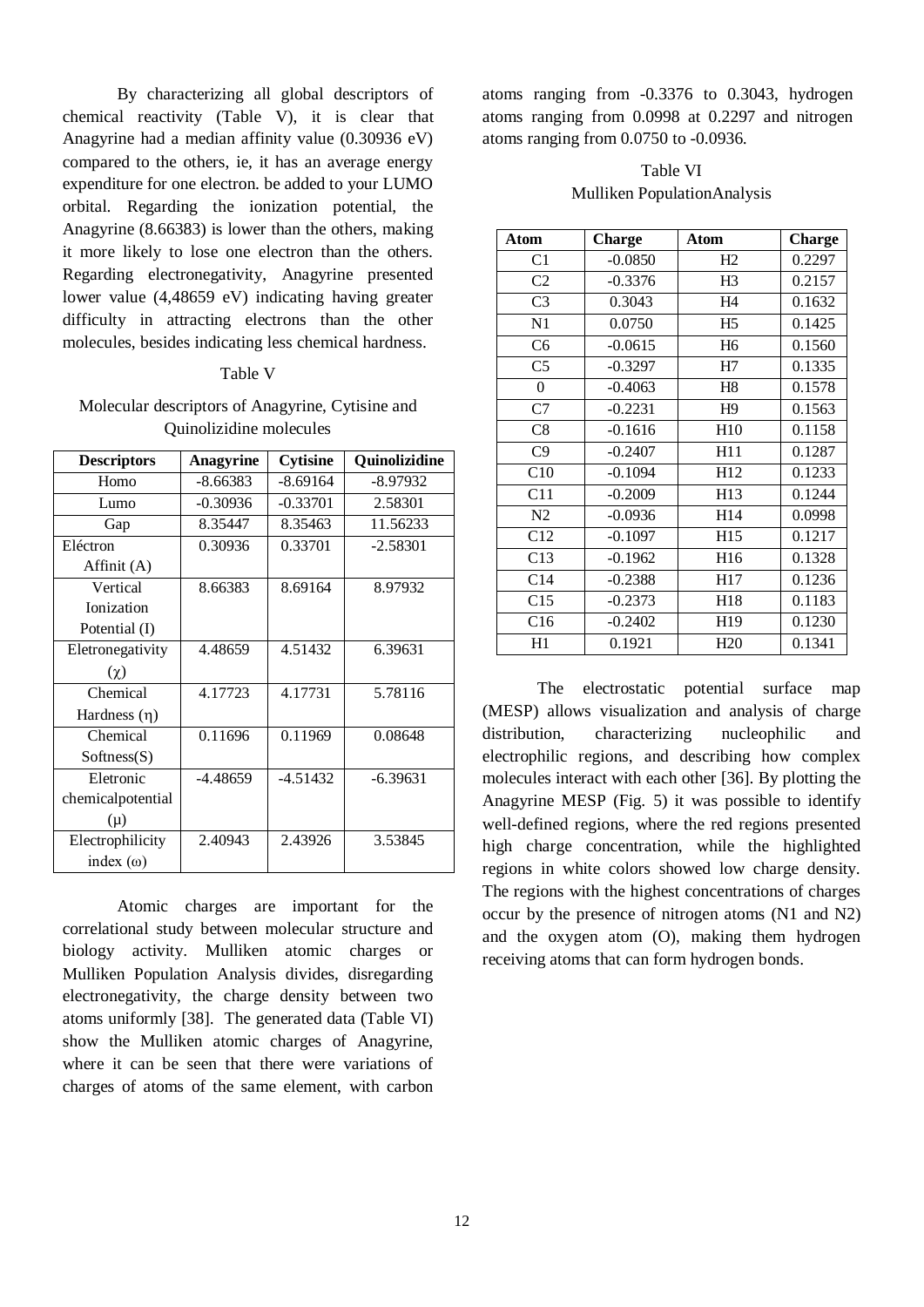

Fig.5. Electrostatic potential surface map of the Anagyrine molecule.

## IV. CONCLUSIONS

The anagyrine alkaloid underwent the geometric optimization process, based on quantum mechanical calculations, where the point of lowest potential energy was obtained making the thermodynamically more stable structure able to characterize the partial charges of each atom, the types of bonds and the characterization of the two. binding and torsion angles.Energy calculations provided the identification of the HOMO and LUMO boundary orbitals responsible for intermolecular interactions. The orbitals allow the characterization of important molecular descriptors for the study of chemical reactivity, where Anagyrine had better reactivity than Cytisine and Quinolizidine for presenting lower GAP energy value than the others.

The electrostatic potential surface map (MESP) rendering allowed the identification of the areas with higher and lower electron densities, showing the nucleophilic regions. This work consists of an initial stage, where the generated data will serve as a database for future molecular modeling studies, aiming to test the biological potential of the molecule.

## V. ACKNOWLEDGMENT

The State University of Ceará (PROPGPQ / UECE) for the support. This work was partly supported by National Council for Scientific and Technological Development (CNPQ).

## VI. REFERENCES

- [1] G. R. Stephenson, I. G. Ferris, P. T. Holland, and M. Nordberg, "Glossary of terms relating to pesticides (IUPAC Recommendations 2006)," *Pure Appl. Chem.*, vol. 78, no. 11, pp. 2075–2154, 2006.
- [2] I. Mahmood, S. R. Imadi, K. Shazadi, A. Gul, and K. R. Hakeem, "Effects of pesticides on environment," in *Plant, Soil and Microbes: Volume 1: Implications in Crop Science*, 2016.
- [3] I. A. Braga and D. Valle, "Aedes aegypti: inseticidas, mecanismos de ação e resistência," *Epidemiol. e Serviços Saúde*, vol. 16, no. 4, pp. 279–293, 2007.
- [4] T. A. Lewandowski, "Green Chemistry," in *Encyclopedia of Toxicology: Third Edition*, 2014.
- [5] D. Gray and T. Gallagher, "A flexible strategy for the synthesis of tri- and tetracyclic lupin alkaloids: Synthesis of  $(+)$ -cytisine,  $(\pm)$ -anagyrine, and  $(\pm)$ thermopsine," *Angew. Chemie - Int. Ed.*, 2006.
- [6] R. F. Keeler, "Lupin alkaloids from teratogenic and nonteratogenic lupins. Iii. identification of anagyrine as the probable teratogen by feeding trials," *J. Toxicol. Environ. Health*, 1976.
- [7] P. T. Okoli *et al.*, "In Silico Study of Phytochemical Chlorogenic Acid : A Semi- Empirical Quantum Study and Adme," *Int. J. Recent Res. Rev.*, vol. 52, no. 4, pp. 345–357, 2019.
- [8] D. Lopes, S. De Oliveira, M. M. Marinho, and E. S. Marinho, "Characterization in Silic of Anti-Epiletic Drug ( 2S ) -2- [( 4R )-2- Oxo-4-propylpyrrolidin-1 yl Butanamide," *Int. J. Recent Res. Rev.*, vol. XI, no. 4, pp. 5–12, 2018.
- [9] G. Zhang and C. B. Musgrave, "Comparison of DFT methods for molecular orbital eigenvalue calculations," *J. Phys. Chem. A*, 2007.
- [10] L. Cláudio, M. M. Marinho, and E. Silva, "In Silico Study of Antiparkinson Drug Levodopa and Drug Design of Four Theoretical Analogues," *Int. J. Recent Res. Rev.*, vol. X, no. 4, pp. 24–28, 2017.
- [11] and D. F. J. P. M. A. Thompson, E. D. Glendening, "No Title," *CHem*, vol. 98, pp. 10465–10476, 1994.
- [12] M. A. Thompson, "Planaria Software LLC, Seattle, WA." .
- [13] and G. K. S. J. P. M. A. Thompson, "No Title," *Chem*, vol. 99, pp. 6374–6386, 1995.
- [14] Z. M. C. Thompson, M. A., "J. Am. Chem. Soc.," *J. Am. Chem. Soc.*, vol. 113, p. 8210, 1991.
- [15] G. A. Araujo *et al.*, "Characterization in Silico of the Structural Parameters of the Antifungal Agent Ketoconazole," *Biol. Chem. Res.*, 2016.